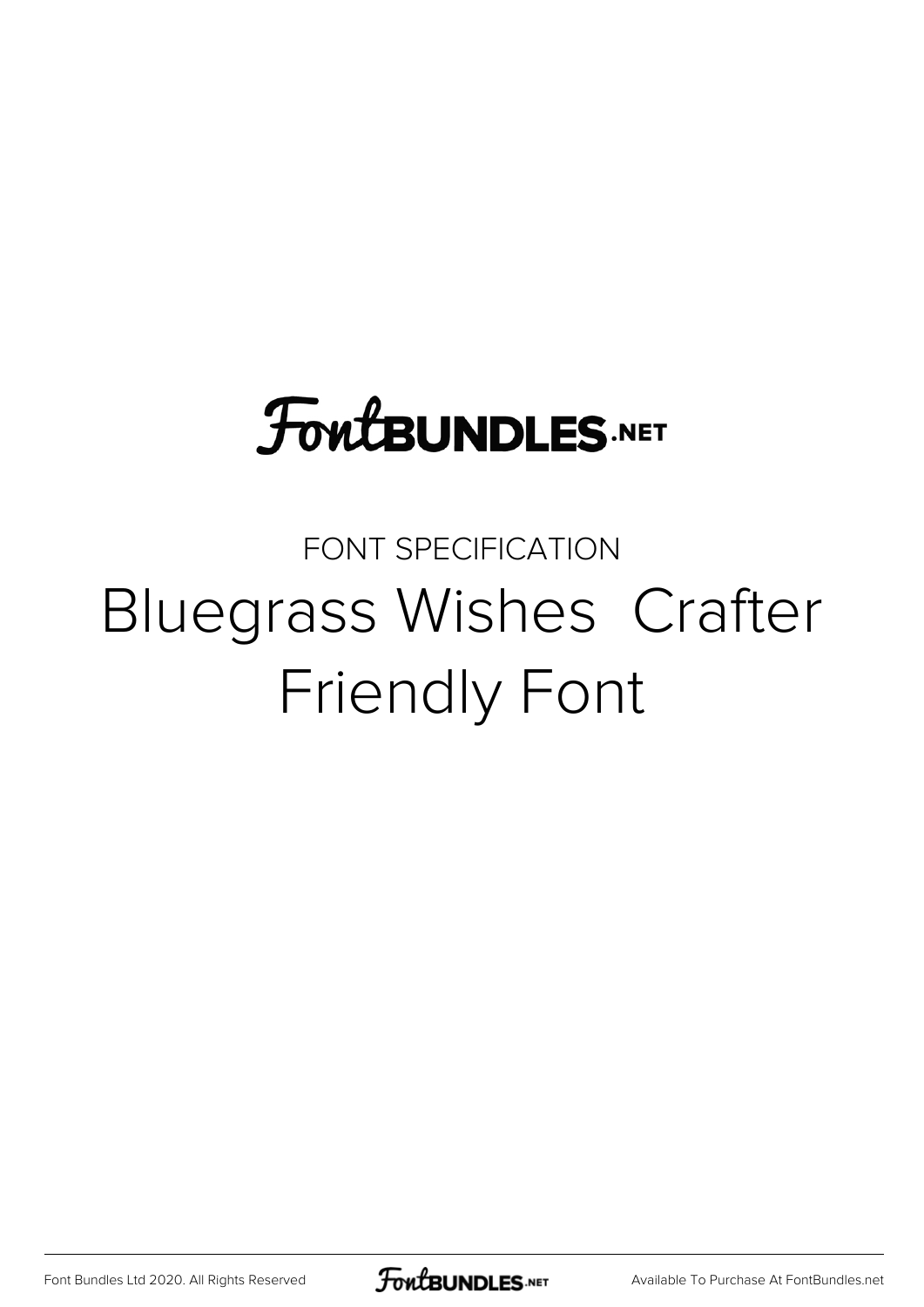#### SS Bluegrass Wishes Solid - Regular

**Uppercase Characters** 

# ABCDEFGHIJKIMNOPQRSIUVWX  $Y<sub>l</sub>$

Lowercase Characters

# ALCICISHIJKIMNOPORSIUVWXY  $\boldsymbol{\eta}$

Numbers

### 0113456789

Punctuation and Symbols



دد

All Other Glyphs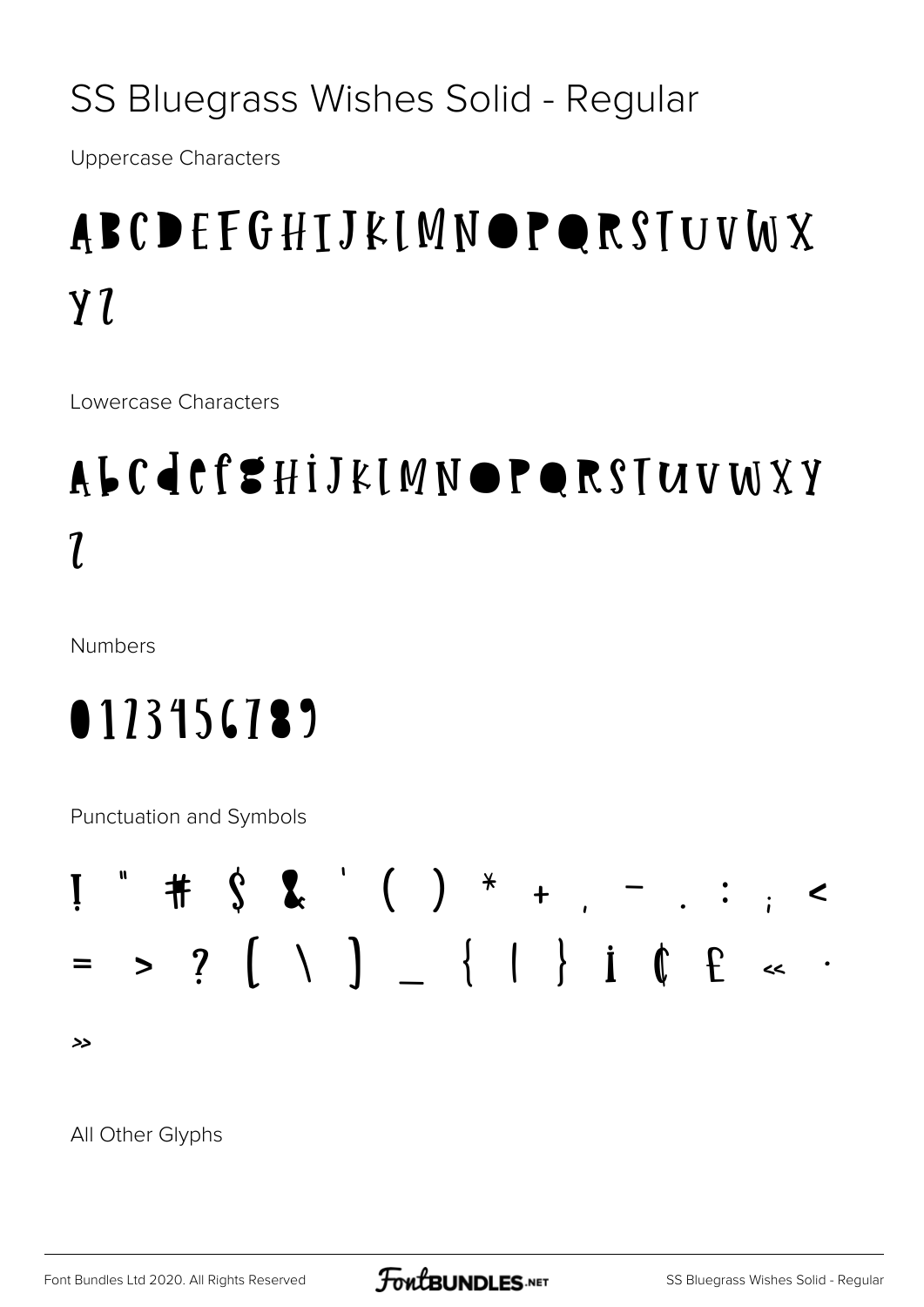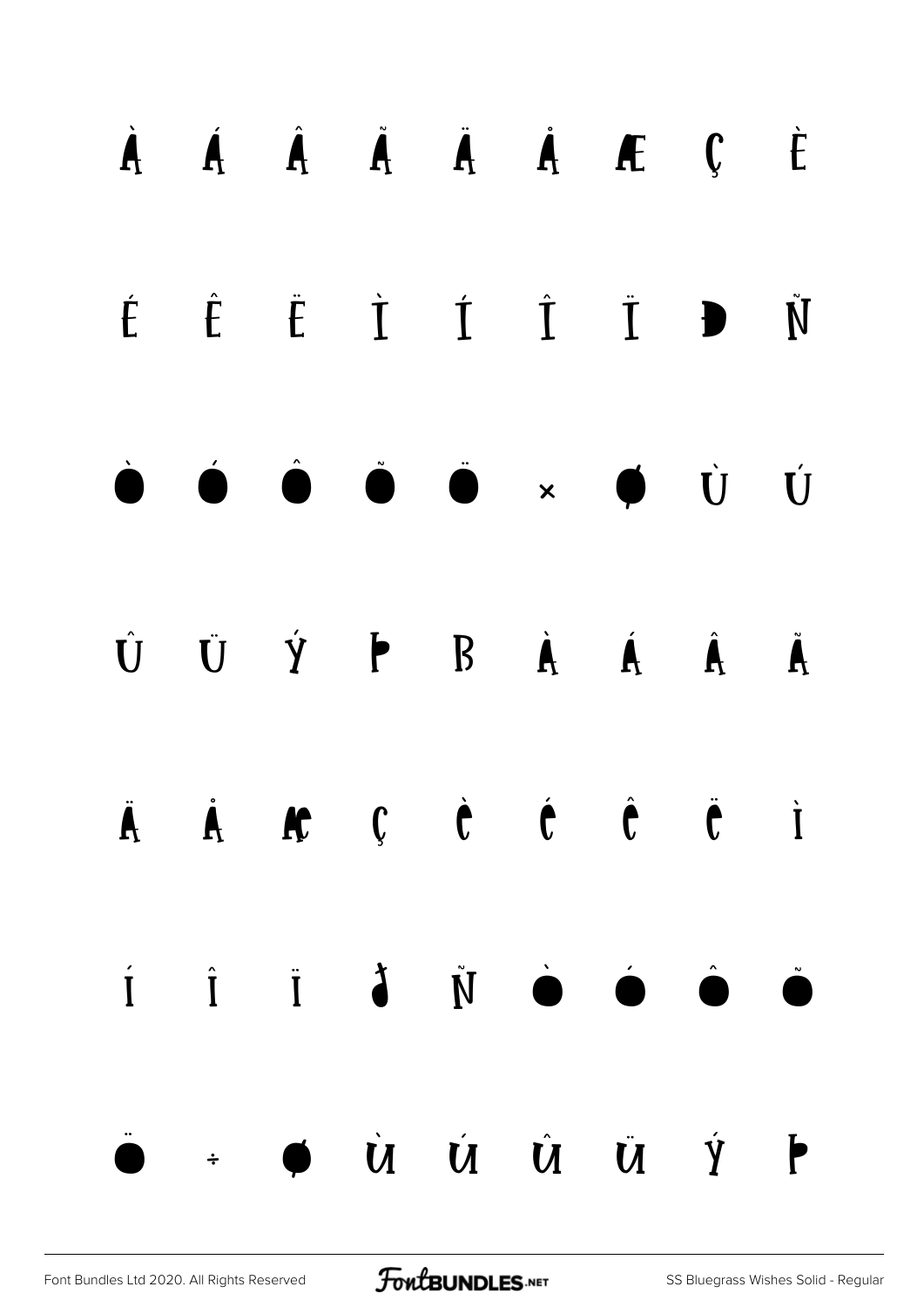| $\dot{Y}$ I of or $\hat{W}$ $\hat{W}$ $\hat{Y}$ $\hat{Y}$ |  |  |  |  |
|-----------------------------------------------------------|--|--|--|--|
| V Ý Ŵ Ŵ Ŵ Ŵ Ŵ Ŵ                                           |  |  |  |  |
|                                                           |  |  |  |  |
| - AR AS AT CC ff fft ft fr                                |  |  |  |  |
| ft <b>25 RA</b> IA II II IY MY OO                         |  |  |  |  |
| PP SH SS SY TR IT TY TY                                   |  |  |  |  |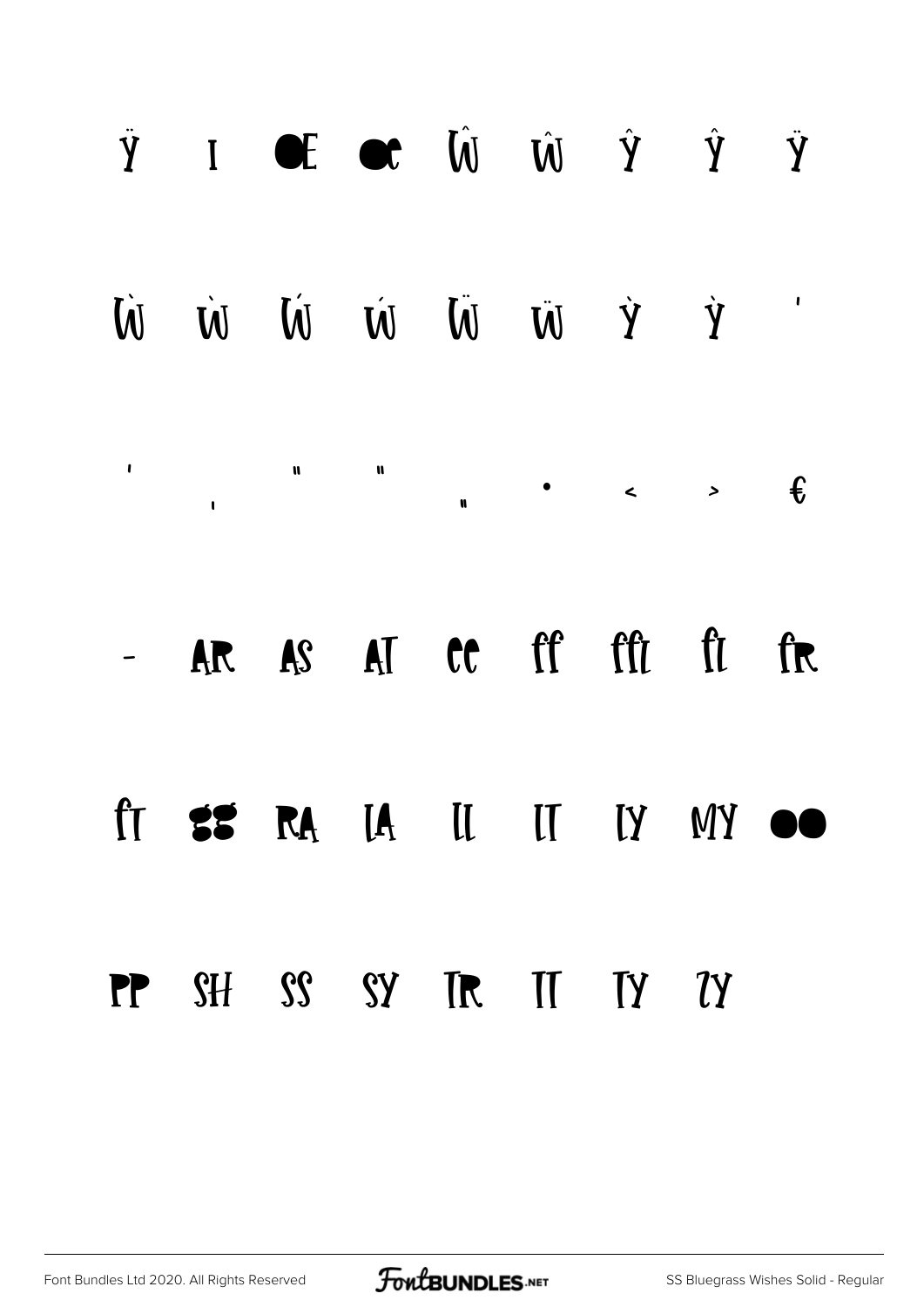#### SS Bluegrass Wishes - Regular

**Uppercase Characters** 

### ABCDEFGHIJKIMNOPQRSIUVWX  $Y<sub>l</sub>$

Lowercase Characters

# ALCCCCHIJKIMNOPQRSIUVWXY  $\boldsymbol{l}$

Numbers

# 0113156789

Punctuation and Symbols



دد

All Other Glyphs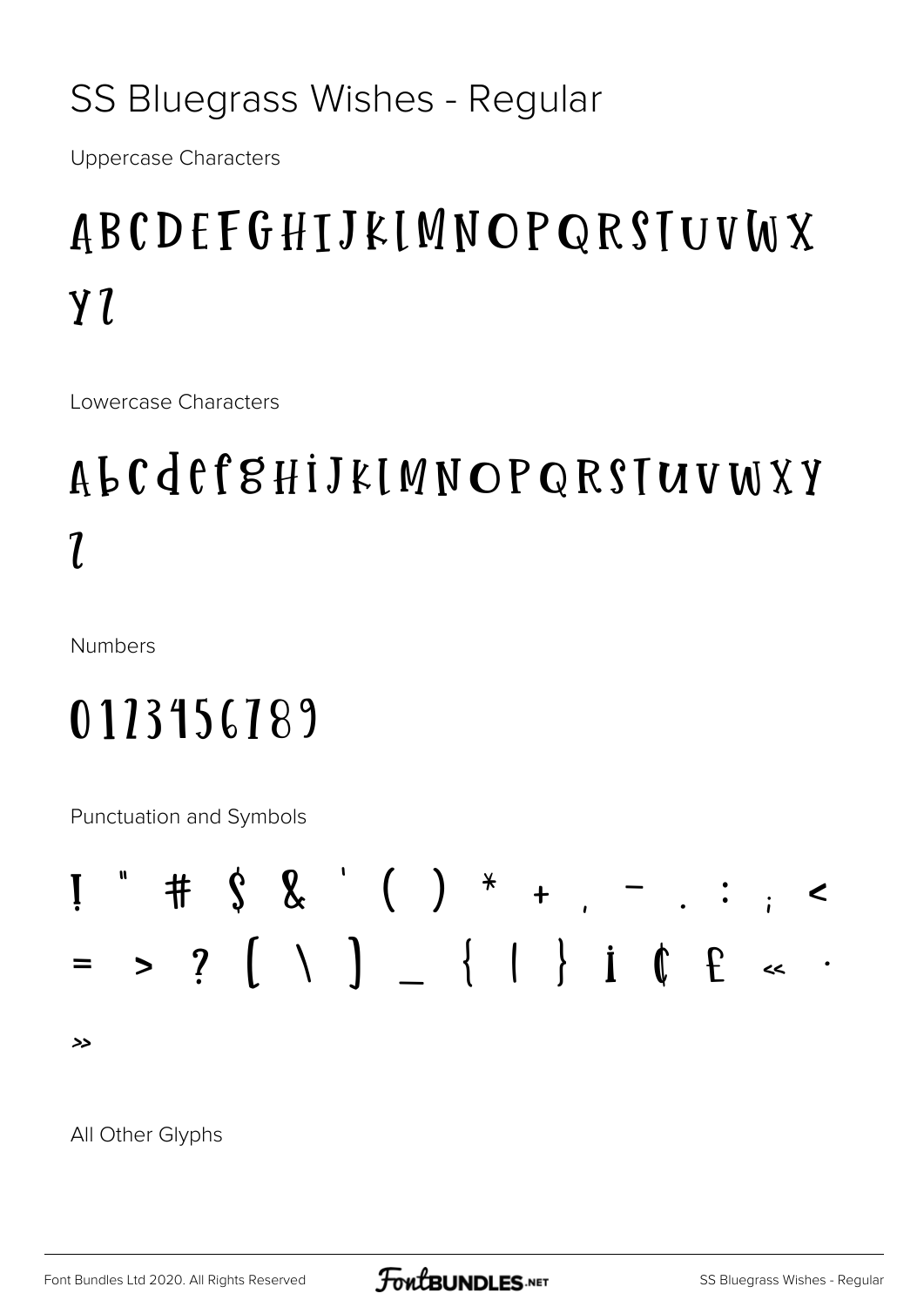|  | $\dot{A}$ $\dot{A}$ $\dot{A}$ $\ddot{A}$ $\dot{A}$ $\dot{A}$ $\dot{C}$ $\dot{C}$                                                                                                                                                                        |  |  |                      |
|--|---------------------------------------------------------------------------------------------------------------------------------------------------------------------------------------------------------------------------------------------------------|--|--|----------------------|
|  | $\begin{array}{cccccccccccccc} \acute{E} & \hat{E} & \hat{E} & \dot{I} & \dot{I} & \dot{I} & \dot{I} & \dot{D} \end{array}$                                                                                                                             |  |  | $\check{\texttt{N}}$ |
|  | $\dot{\mathbf{O}} \quad \dot{\mathbf{O}} \quad \dot{\mathbf{O}} \quad \dot{\mathbf{O}} \quad \dot{\mathbf{O}} \quad \times \quad \dot{\mathbf{O}} \quad \dot{\mathbf{U}} \quad \dot{\mathbf{U}}$                                                        |  |  |                      |
|  | $\begin{array}{ccccccccccccccccc} \hat{\mathbf{U}} & \hat{\mathbf{U}} & \hat{\mathbf{V}} & \hat{\mathbf{P}} & \mathbf{B} & \hat{\mathbf{A}} & \hat{\mathbf{A}} & \hat{\mathbf{A}} & \hat{\mathbf{U}} & \hat{\mathbf{U}} & \hat{\mathbf{U}} \end{array}$ |  |  |                      |
|  | $\dot{A}$ $\dot{A}$ $\dot{B}$ $\dot{C}$ $\dot{C}$ $\dot{C}$ $\dot{C}$ $\dot{C}$ $\dot{C}$ $\dot{A}$                                                                                                                                                     |  |  |                      |
|  | $\dot{\mathbf{i}}$ $\dot{\mathbf{i}}$ $\dot{\mathbf{i}}$ $\dot{\mathbf{j}}$ $\dot{\mathbf{N}}$ $\dot{\mathbf{O}}$ $\dot{\mathbf{O}}$ $\dot{\mathbf{O}}$ $\dot{\mathbf{O}}$                                                                              |  |  |                      |
|  | $\dot{\mathbf{O}}$ + $\boldsymbol{\phi}$ $\dot{\mathbf{U}}$ $\dot{\mathbf{U}}$ $\dot{\mathbf{U}}$ $\dot{\mathbf{U}}$ $\dot{\mathbf{V}}$ $\dot{\mathbf{P}}$                                                                                              |  |  |                      |